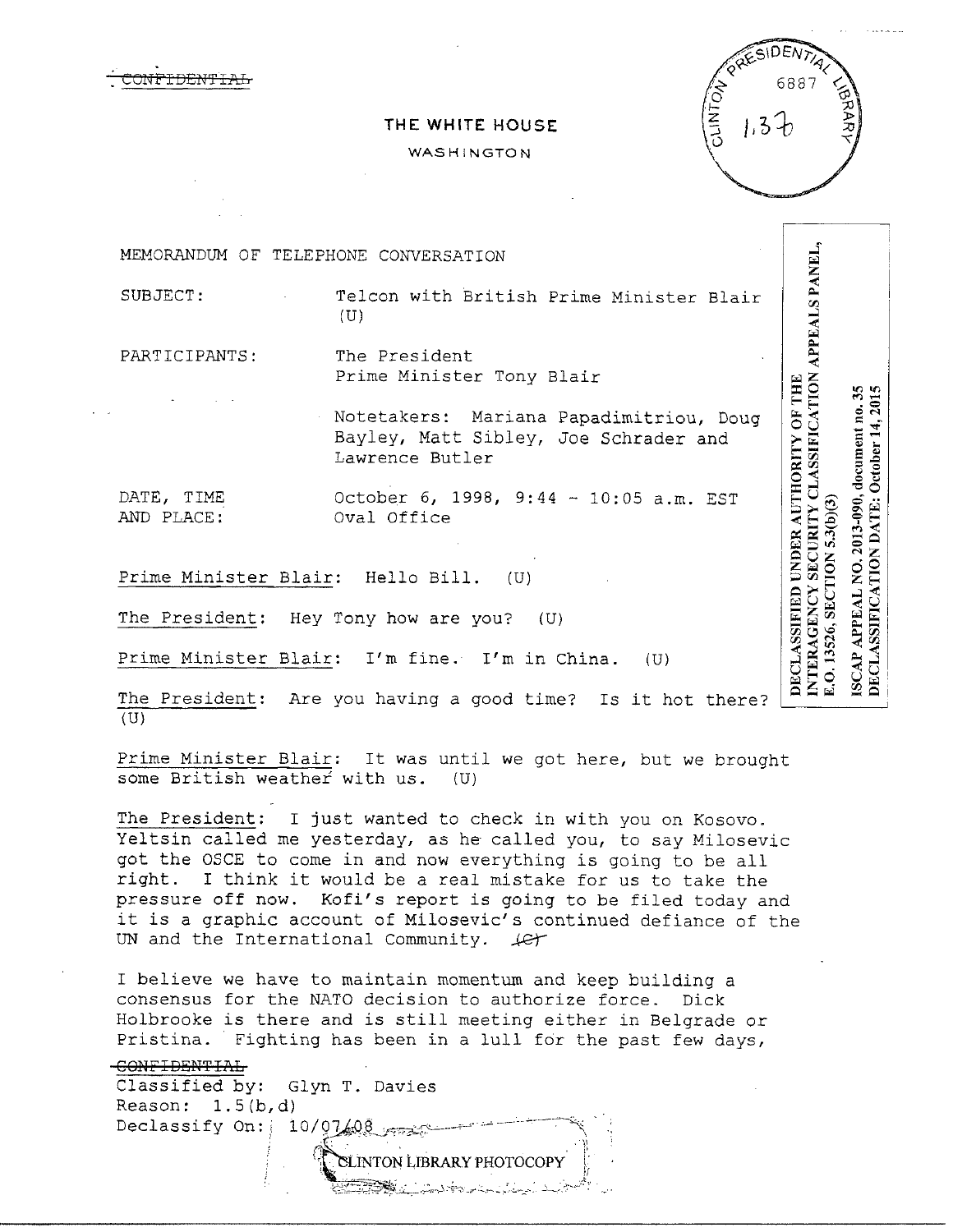## CONFIDENTIAL 2

 $\cdot$ 

but Milosevic hasn't withdrawn or agreed to measures that would make the end of hostilities verifiable or durable. (C)

| You know I would like to find some way to get the Russians on                                                                                                                                                                                                                                                                                                                                                                                                                                                                                                                                                                                                                                          |  |  |
|--------------------------------------------------------------------------------------------------------------------------------------------------------------------------------------------------------------------------------------------------------------------------------------------------------------------------------------------------------------------------------------------------------------------------------------------------------------------------------------------------------------------------------------------------------------------------------------------------------------------------------------------------------------------------------------------------------|--|--|
| board.<br>E.O. 13526, section $1.4(d)$                                                                                                                                                                                                                                                                                                                                                                                                                                                                                                                                                                                                                                                                 |  |  |
| We can't force Yeltsin<br>into a veto.                                                                                                                                                                                                                                                                                                                                                                                                                                                                                                                                                                                                                                                                 |  |  |
| E.O. 13526, section $1.4(d)$                                                                                                                                                                                                                                                                                                                                                                                                                                                                                                                                                                                                                                                                           |  |  |
| We have got to tell Yeltsin, look, if you are<br>right and we are wrong then Milosevic will be in full<br>If he lied to you one more time, then we are going<br>compliance.<br>to do it. This is an issue that to me seems to be a real<br>mistake to let pressure up now.                                                                                                                                                                                                                                                                                                                                                                                                                             |  |  |
| Let me mention one other thing.                                                                                                                                                                                                                                                                                                                                                                                                                                                                                                                                                                                                                                                                        |  |  |
| E.O. 13526, section $1.4(d)$                                                                                                                                                                                                                                                                                                                                                                                                                                                                                                                                                                                                                                                                           |  |  |
| That may be necessary but<br>it is a terrible time for me to deal with it with this Congress<br>of mine. They are always willing to give more money to the<br>military and then do not want to do anything with it. There is<br>a really strong block in the Republican party that wants to do<br>that and I have worked to get them to continue to support SFOR<br>in Bosnia. And we really do have a readiness problem. (C)<br>Keep in mind this is the same group that took eight months to<br>approve IMF funding. If we have to do this publicly, it will be<br>a real problem for me. I don't want to do anything to undermine<br>my ability or encourage them to try some eleventh hour measure |  |  |
| to stop these air strikes. They will be gone in a week. $(2)$<br>Prime Minister Blair: I totally understand that Bill. On the<br>first point I am in complete agreement.                                                                                                                                                                                                                                                                                                                                                                                                                                                                                                                               |  |  |
| E.O. 13526, section $1.4(b)(d)$                                                                                                                                                                                                                                                                                                                                                                                                                                                                                                                                                                                                                                                                        |  |  |
| INTON LIBRARY PHOTOCOPY                                                                                                                                                                                                                                                                                                                                                                                                                                                                                                                                                                                                                                                                                |  |  |

 $\Lambda$  .

المقاهش كساح المراكب والمحارب والمراكبات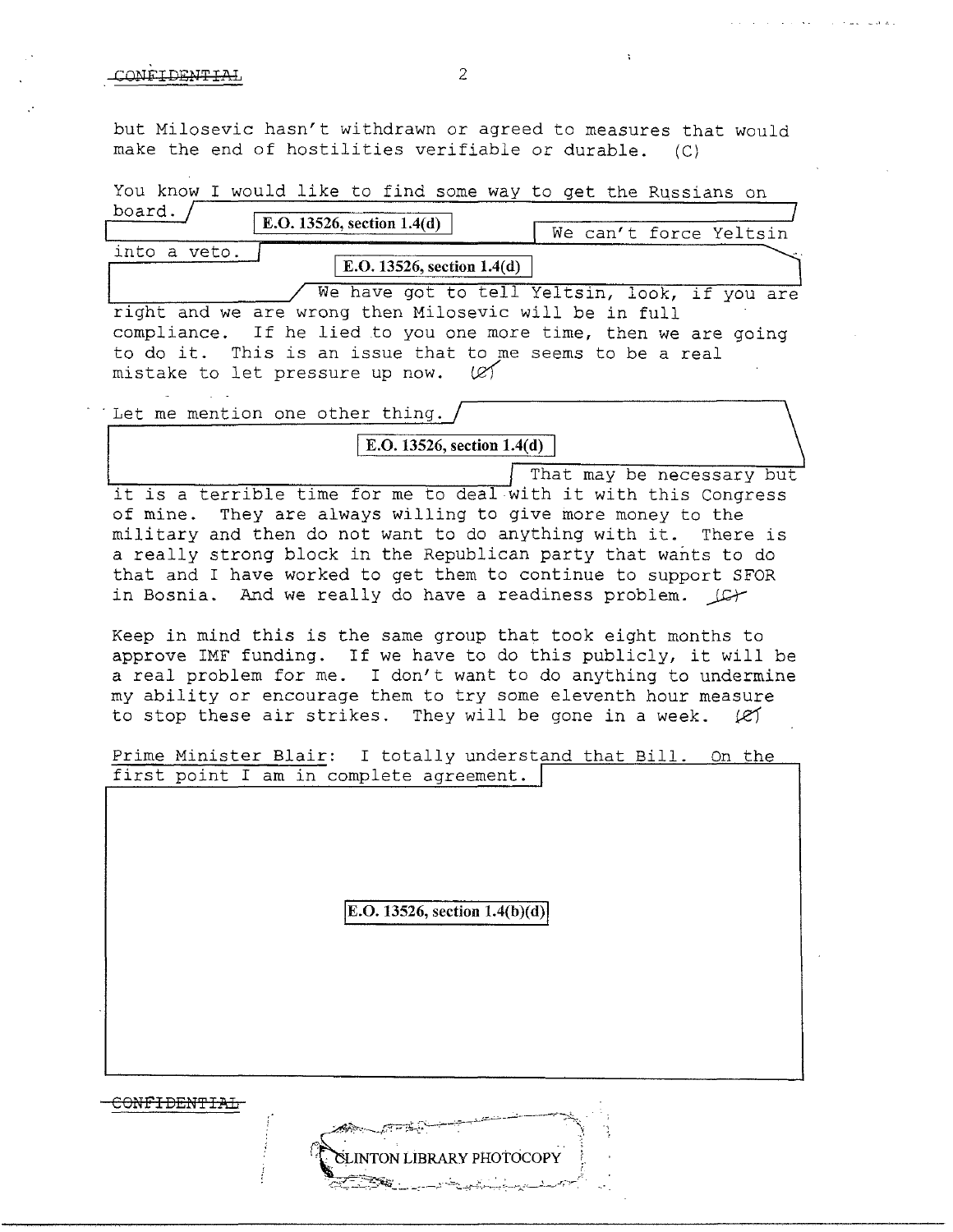**[E.O. 13526, section 1.4(b)(d)** 

The President: I completely agree with that. I am just saying injecting that now into the public debate would be a problem. *.Y4* 

Prime Minister Blair:

CONF<del>IDENTIAL</del>

**E.O. 13526, section 1.4(b)(d)** 

The President: It also might create problems with some other Incorrespondent: The aiso might cleate problems with some other<br>NATO allies and get them to vote against it and we don't want to complicate our business with NATO. (e)

By the way, Gordon Brown did a hell of a job here yesterday. He met with the Finance Ministers and Central Bankers about international finance issues. I went over and met with him. He was terrific, you would have been really proud of him. Let

Prime Minister Blair: Bloody bright, isn't he?  $\langle \mathcal{C} \rangle$ 

The President: Yes, he is great.  $\sqrt{CT}$ 

Prime Minister Blair: I will tell him today when I go to talk to him. How are we going to go on this now Bill. *JR'(* 

The President: I hope we can get support for the G7 plan. The G7 met after we talked last time to endorse the idea of keeping the crisis from spreading to Latin America. We will have IMF funding by the end of next week and can proceed with the emergency plan.  $\angle$ e $\sqrt$ 

Gordon said what I have been saying all along. We have got to modify the Bretton Woods convention and implement some sort of bank regulatory system that has the effect of doing what bank regulation does in each of our countries and the stock market regulatory systems do, so that we can control the boom and bust

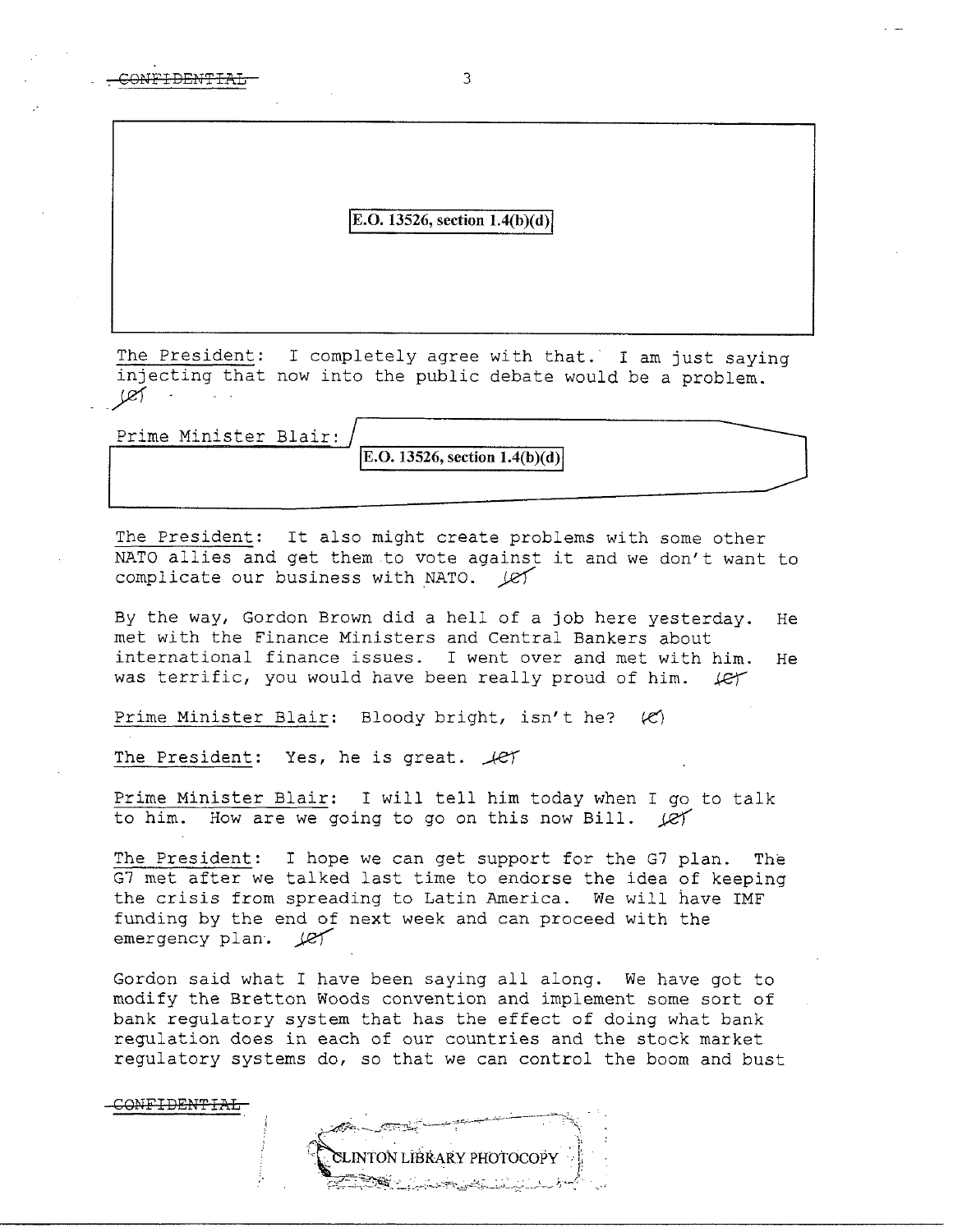cycles on an international scale. Bretton Woods dealt with how to have sufficient money to deal with trade and services but didn't anticipate independent financial forces, which leveraged financial instruments, and that trading in money itself would have an effect on the global economy.  $\sqrt{e\gamma}$ 

Bretton Woods assumed 50 years ago that no matter what, the issue would be to find enough money to facilitate trade and investment -- not that money flows themselves would become a greater force of nature in the global economy. We have got to find a way to set up systems to replicate national systems that prevent depressions by limiting boom and bust cycles. There are two ways to do it. You can do it outright or have some sort of oversight.mechanism that requires countries to make those changes.  $\angle$ et

I think that is where we are going, but we still have to decide. I tried last night, but had a little wrinkle. I tried to get this group of 22  $-$  I counted 25 around the table  $-$  to accelerate the reporting process. The working group of the deputy finance ministers reports *in* December/January after which we would have a meeting of world leaders.  $\angle$ ef

I think we can do one of two things. If you and Prodi and I want to have a meeting earlier than that they can accelerate the reporting process, which we can meet and validate. Or the alternative, based on this meeting, we could have a larger meeting, or a G7 meeting, and endorse this central idea, that is meeting, of a G/ meeting, and endofse this central idea,<br>precisely  $(2)$ 

There is another wrinkle.

<del>CONFIDENTIAL</del>

E.O. 13526, section 1.4(d)

Europe is doing quite well and the forecast is for growth. The big three countries in Europe are going to do well also.  $\mathcal{L}$ 

I didn't want to confuse people and scare them about a worldwide recession, but I wanted to say that Europe has a bigger stake in Latin America than the United States does right now. We have seen bigger credit strictures and a tightening of *credit* here because of so many bad loans in the global economy. Regulators are cutting off good credit risks because of problems our banks are having elsewhere.  $\cancel{C}$ 

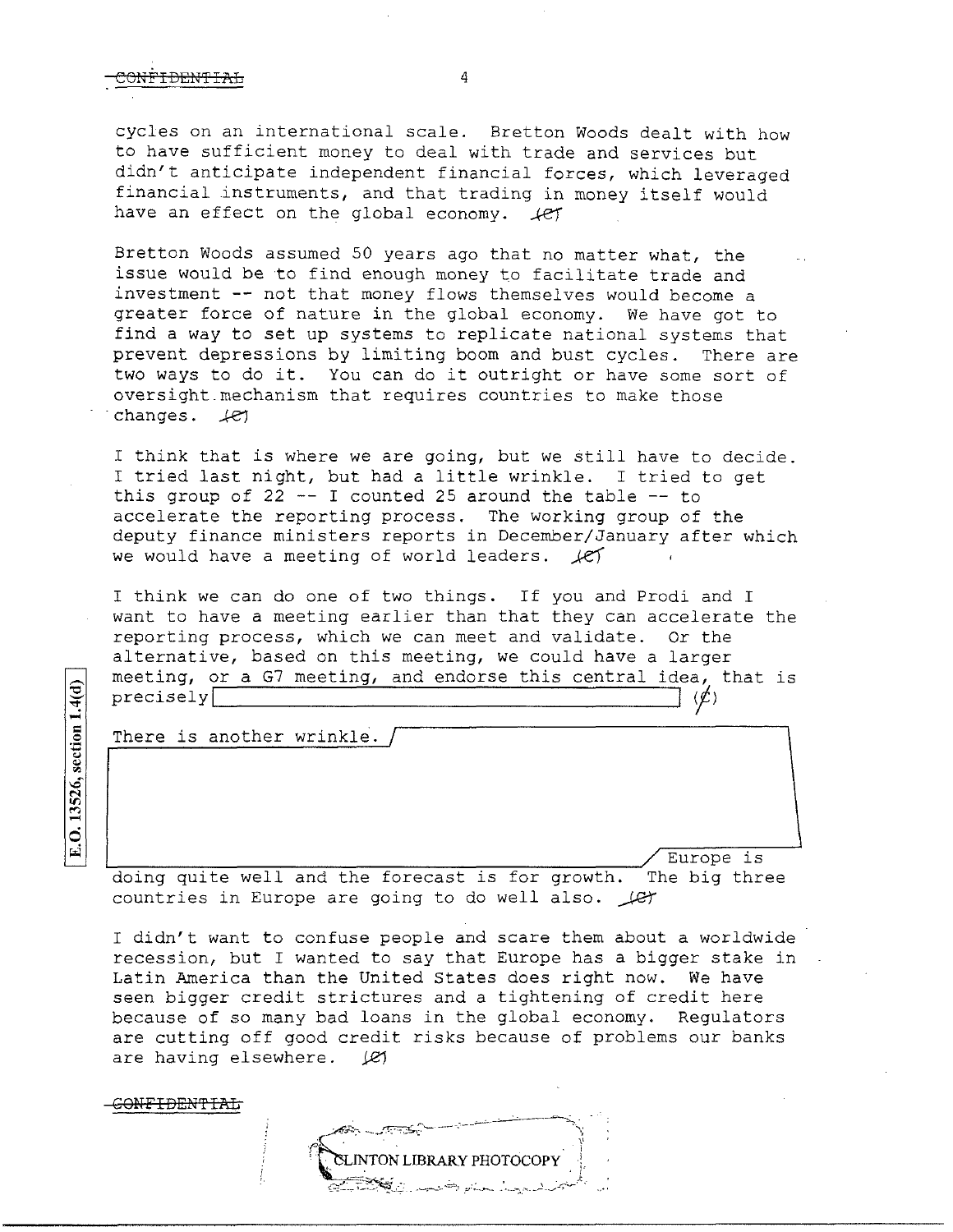I can understand it, but I did not place a lot of stock **E.O. 13526, section 1.4(d)** 

But they did not disagree with the central idea that was succinctly put in Gordon's comments, which is what we have all been trying to say. I think there is still a chance we can do something more quickly if we want. The big front line test now is what happens to Brazil. Cardoso won the election but he has a lot of people in the run-off elections, three weeks from Sunday, or whenever. They have less than \$40 billion in cash reserves now, and I don't think he can stall for three weeks without saying what his reform proposal is. If. Brazil goes south we are all going to suck eggs big time.  $\#$ 

I want to go give my speech today  $-$  it is consistent with what you and Gordon said -- and then see what the status of the group is. Then, we'll see if we should have the G7 or some other group meeting where everybody gets together and endorses the idea. The developing countries were there and not one spoke against it. The Thais were there and they're doing quite well. They seem to be in harness on interim measures and suffering contractions because of it. *Let* 

They need a dramatic increase in World Bank investment to build a social safety net, but the problem is financial institutions are running short of money, not just the IMF. The World Bank is worried about having so many bad investments out and that its credit rating will go down. The longer we wait to get consensus, the worse it will be. We can have consensus in the long term. I don't know enough yet, but my instinct is to move sooner rather than later. But I need to let today pass to see where we are and get back to you. You should ask the Chinese where they stand. They have been champs in not devaluing their currency. They have taken some hits for it, but the benefits outweigh the burden. Anyway, I wanted to say that's where we are. In 48 hours we will be in a place to decide whether to get the leaders together sooner rather than later. I am for it but my Treasury department is against it.  $\sqrt{c}$ 

Prime Minister Blair:

 $|E.O. 13526, section 1.4(b)(d)|$ 

PHOTOCOPY

ONF<del>IDENTIAL</del>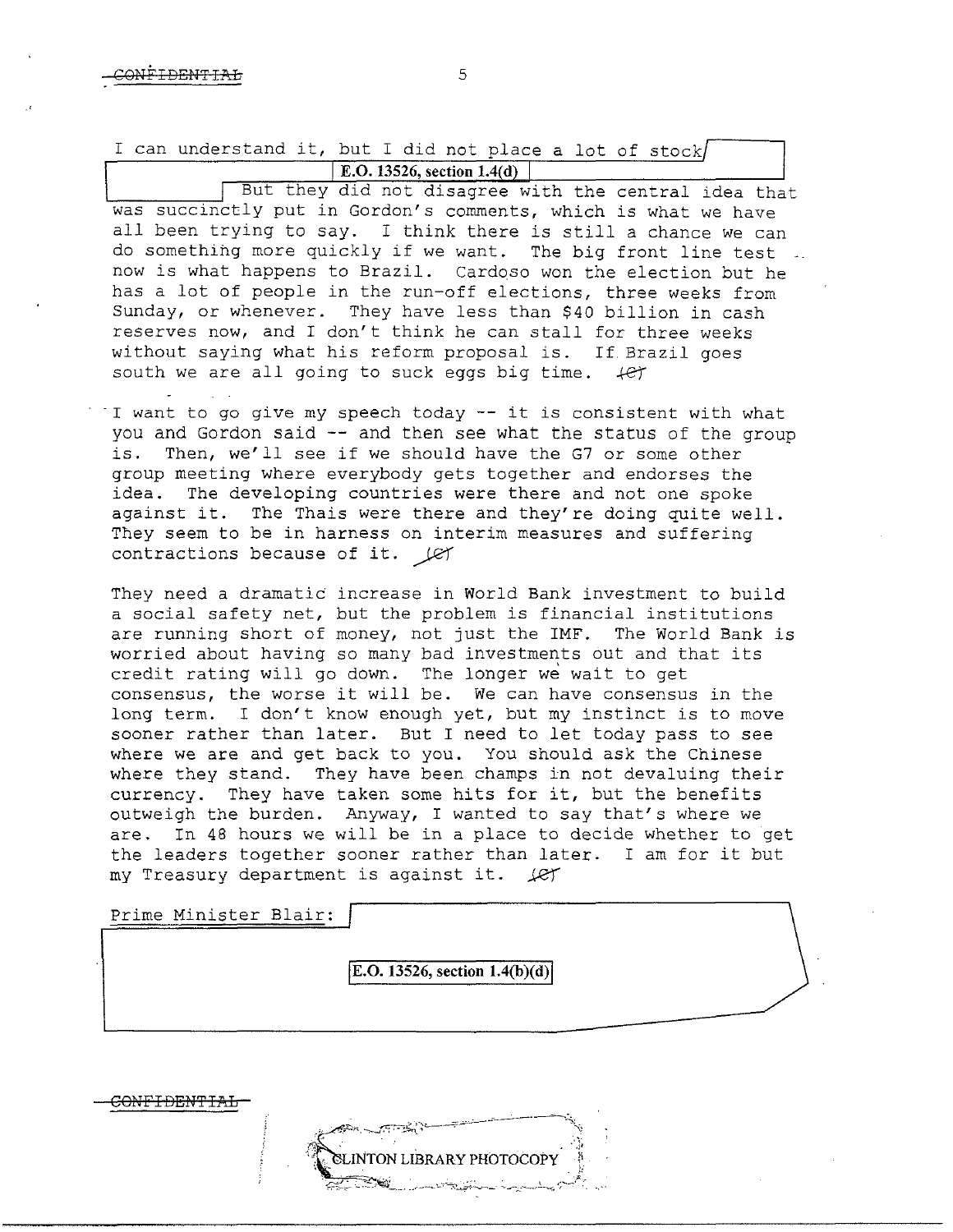|                                 | b                                                         |                 |
|---------------------------------|-----------------------------------------------------------|-----------------|
| E.O. 13526, section $1.4(b)(d)$ |                                                           |                 |
| having the Russians there? $+e$ | The President: Do you think we will get any grief for not |                 |
| Prime Minister Blair:           |                                                           |                 |
| The President:                  | But they would probably go along?                         | $(\mathcal{L})$ |

| $\mathcal{L}(\mathcal{L}^{\mathcal{L}})$ and $\mathcal{L}^{\mathcal{L}}$ are the set of the set of $\mathcal{L}^{\mathcal{L}}$ |
|--------------------------------------------------------------------------------------------------------------------------------|
|                                                                                                                                |
|                                                                                                                                |
|                                                                                                                                |
|                                                                                                                                |
|                                                                                                                                |
|                                                                                                                                |
|                                                                                                                                |
|                                                                                                                                |
|                                                                                                                                |
|                                                                                                                                |
|                                                                                                                                |
|                                                                                                                                |
|                                                                                                                                |
|                                                                                                                                |
|                                                                                                                                |
|                                                                                                                                |
|                                                                                                                                |
|                                                                                                                                |
|                                                                                                                                |
|                                                                                                                                |
|                                                                                                                                |
|                                                                                                                                |
|                                                                                                                                |
|                                                                                                                                |
|                                                                                                                                |
|                                                                                                                                |
|                                                                                                                                |
|                                                                                                                                |
|                                                                                                                                |
|                                                                                                                                |

The President: I agree. That is why I want to go in there today and be very aggressive. If Europe and Japan will support this and we have a united G7 front, we will be in pretty good shape. **Figure 1.2 CO** and the computation of the state of the state of the state of the state of the state of the state of the state of the state of the state of the state of the state of the state of the state of the sta

Prime Minister Blair:/ I

Prime Minister Blair:

The President: They might like it if we could put outside pressure on them without appearing to. That would be the best of all possible worlds. I need to go over now and give a talk. I will be back to you within 48 hours to let you know where we go from here. How long are you going to be in China? (et

CONFIDENTIAL

**EINTON LIBRARY PHOTOCOPY** 

,E.O. **13526, section 1.4(b)(d)j**